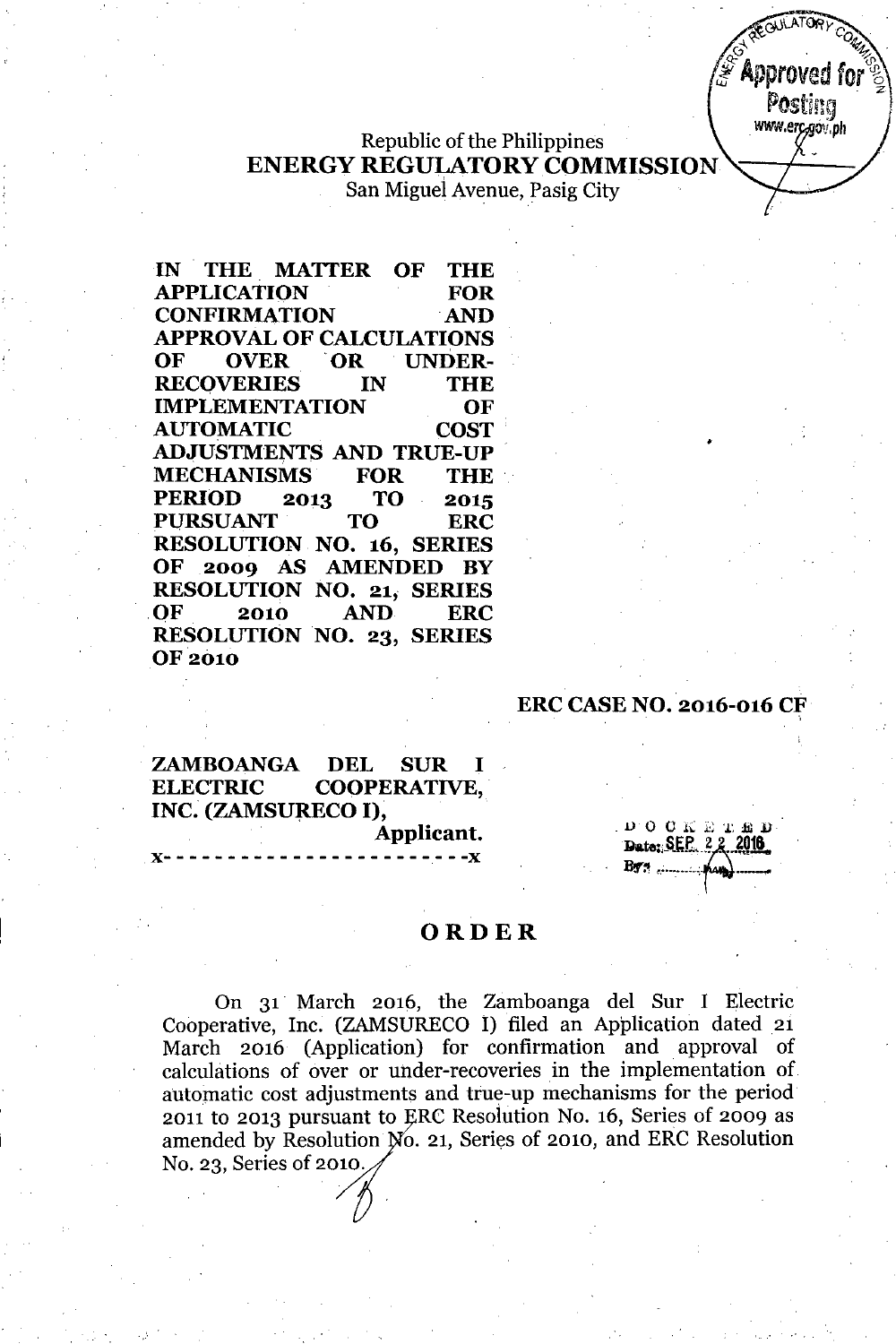On 21 June 2016, the Commission issued an Order and a Notice of Public Hearing setting the Application for jurisdictional hearing, expository presentation, pre-trial conference and evidentiary hearing on 2 August 2016.

On 20 July 2016, ZAMSURECO I filed a Motion to Reset Hearing dated 18 July 2016 (Motion to Reset Hearing) praying that the hearing on 2 August 2016 be cancelled and reset to another date since its witness, Mr. Jose Raul A. Saniel, who is also ZAMSURECO 1's General Manager, is tasked to spearhead the preparations for the Annual General Membership Assembly of all Electric Cooperativesmembers of the Philippine Rural Electric Cooperatives' Association, Inc. (PHILRECA) which is set on August 3 and 4, 2016.

On 27 July 2016, the Commission issued an Order granting said motion.

Finding the Motion to Reset Hearing meritorious, the Commission hereby sets the Application for jurisdictional hearing, expository presentation, Pre-trial Conference and evidentiary hearing on **18 October 2016 (Tuesday) at two o'clock in the afternoon (2:00 P.M.) at the ERC Hearing Room, 15th Floor, Pacific Center Building, San Miguel Avenue, Pasig City.**

ZAMSURECO I is hereby directed to cause the publication of the attached Notice of Public Hearing, at its own expense, once (1x) in a newspaper of general circulation in the Philippines, with the date of the publication to be made not later than ten (10) days before the scheduled date of initial hearing. It is also directed to inform the consumers within its franchise area, by any other means available and appropriate, of the filing of the Application, its reasons therefor, and of the scheduled hearing thereon.

Let copies of the Application, this Order, and the attached Notice of Public Hearing be furnished the Office of the Solicitor General (OSG), the Commission on Audit (COA), and the Committees on Energy of both Houses of Congress. They are hereby requested, if they so desire, to send their duly authorized representatives at the scheduled hearing.

Likewise, let copies of this Order and the attached Notice of Public Hearing be furnished the Offices of the Governors of the Provinces of Zamboanga del Sur and Misamis Occidental, as well as the Mayors and the Local Government Legislative Bodies within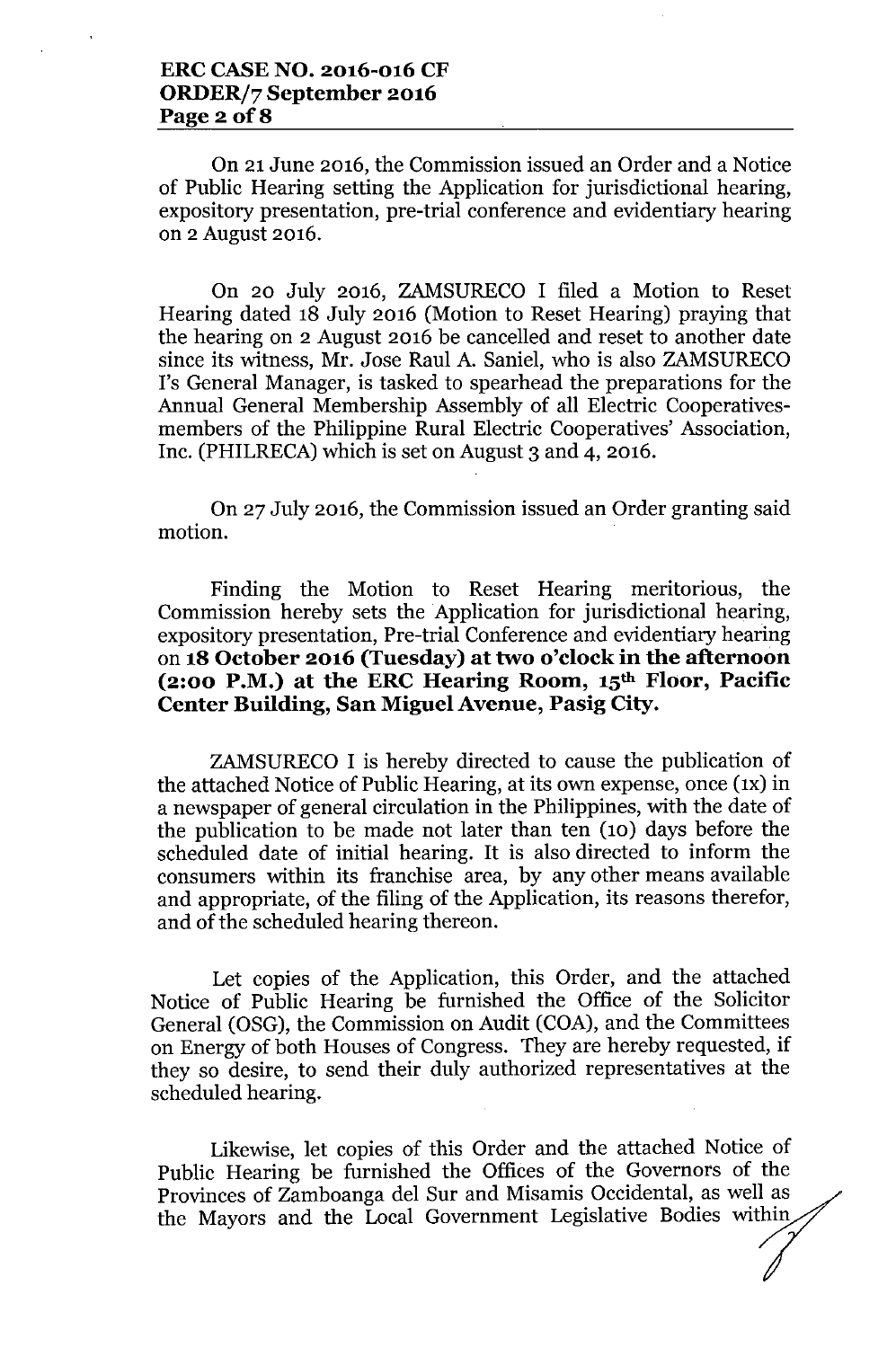ZAMSURECO 1's franchise area for the appropriate posting thereof on their respective bulletin boards.

ZAMSURECO I is hereby directed to furnish all those making requests therefor with copies of the Application and its attachments, subject to reimbursement of reasonable photocopying costs.

On the date of the initial hearing and Pre-trial Conference, ZAMSURECO I must submit to the Commission its written Compliance with the jurisdictional requirements attaching therewith, methodically arranged and duly marked, the evidence of the actual posting and publication of the Notice of Public Hearing consisting of certifications issued to that effect, signed by the aforementioned Governors, Mayors, and Local Government Legislative Bodies, or their duly authorized representatives, bearing the seals of their offices, and the affidavit of the Editor or Business Manager of the newspaper where said Notice of Public Hearing was published, together with the complete issue of the said newspaper, and such other proofs of compliance with the requirements of the Commission.

ZAMSURECO I and all interested parties are directed to submit, at least five (5) days before the date of initial hearing and Pretrial Conference, their respective Pre-Trial Briefs containing, among others:

- (a) A summary of admitted facts and proposed stipulation of facts;
- (b) The issues to be tried or resolved;
- (c) The documents or exhibits to be presented, stating the purposes thereof and proposed markings therefor; and
- (d) The number and names of the witnesses, with their written testimonies in an individual affidavit form, to be attached to the Pre-Trial Brief.

Failure of ZAMSURECO I to submit the required Pre-Trial Brief and Judicial Affidavits of its witnesses within the prescribed period shall be a ground for cancellation of the scheduled hearing, and the resetting of which shall be six (6) months from said date of cancellation.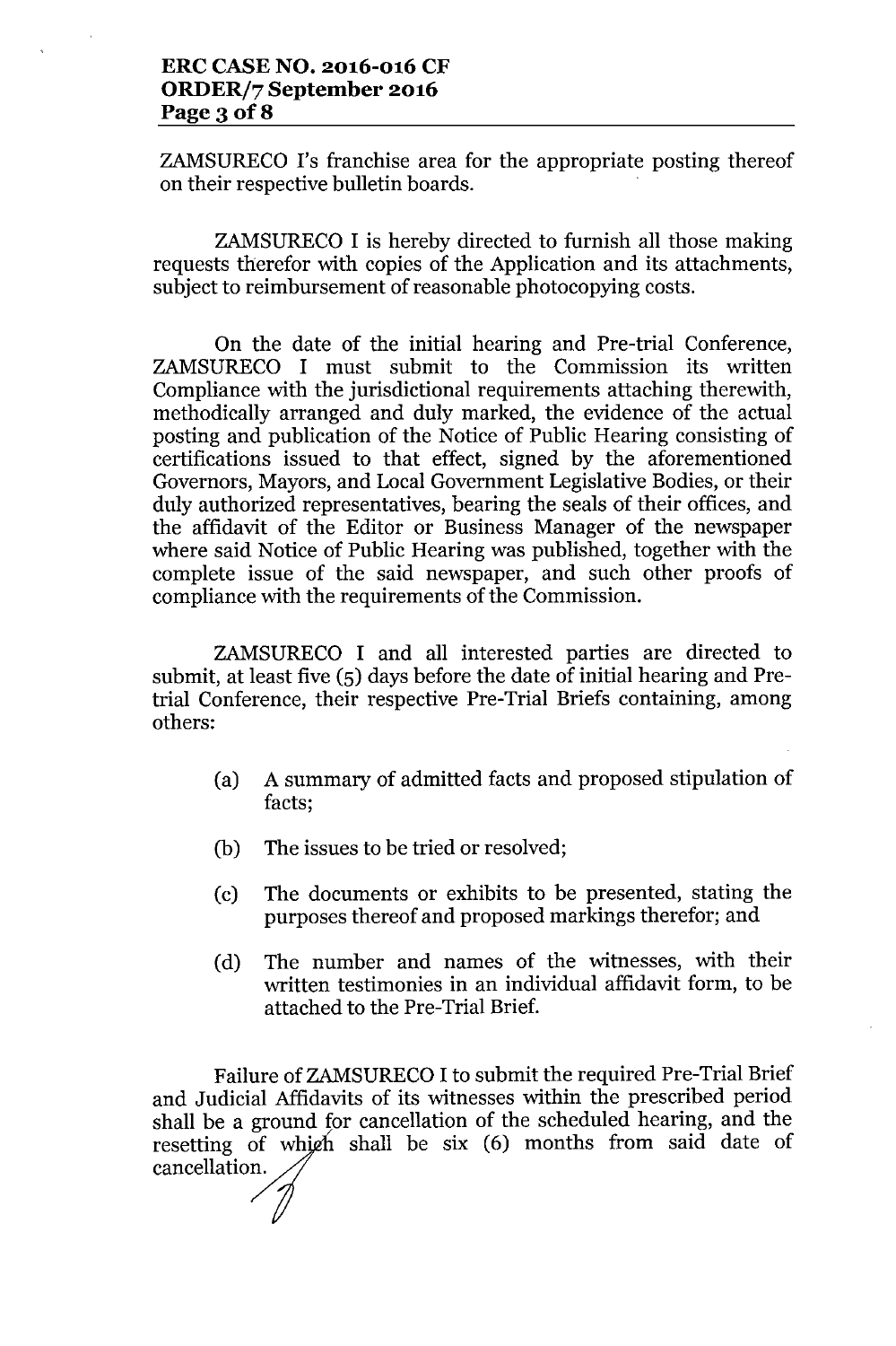As part of the pre-trial conference, ZAMSURECO I must also be prepared to make an expository presentation of its application, aided by whatever communication medium that it may deem appropriate for the purpose, in order to put in plain words and explain, for the benefit of the consumers and other concerned parties, what the application is all about and the reasons and justifications being cited in support thereof.

*Office*

*a/the Chairman*

## SO ORDERED.

Pasig City, 7 September 2016.

FOR AND BY AUTHORITY OF THE COMMISSION:

**ze:::: -- -... •.. \_ \_ •••** JOSE VICENTE B. SALA *Chairman and CEO* -, **ERe**

, 111'illi lahkada oo ka mid ah samaalad ka mid ah samaalad ka mid ah samaalad ka mid ah samaalad ka mid ah s 1-2016-021-0C-04944



*~j;;.~/ERC*CASE NO. 2016-016 CF ZAMSURECO IORD.doc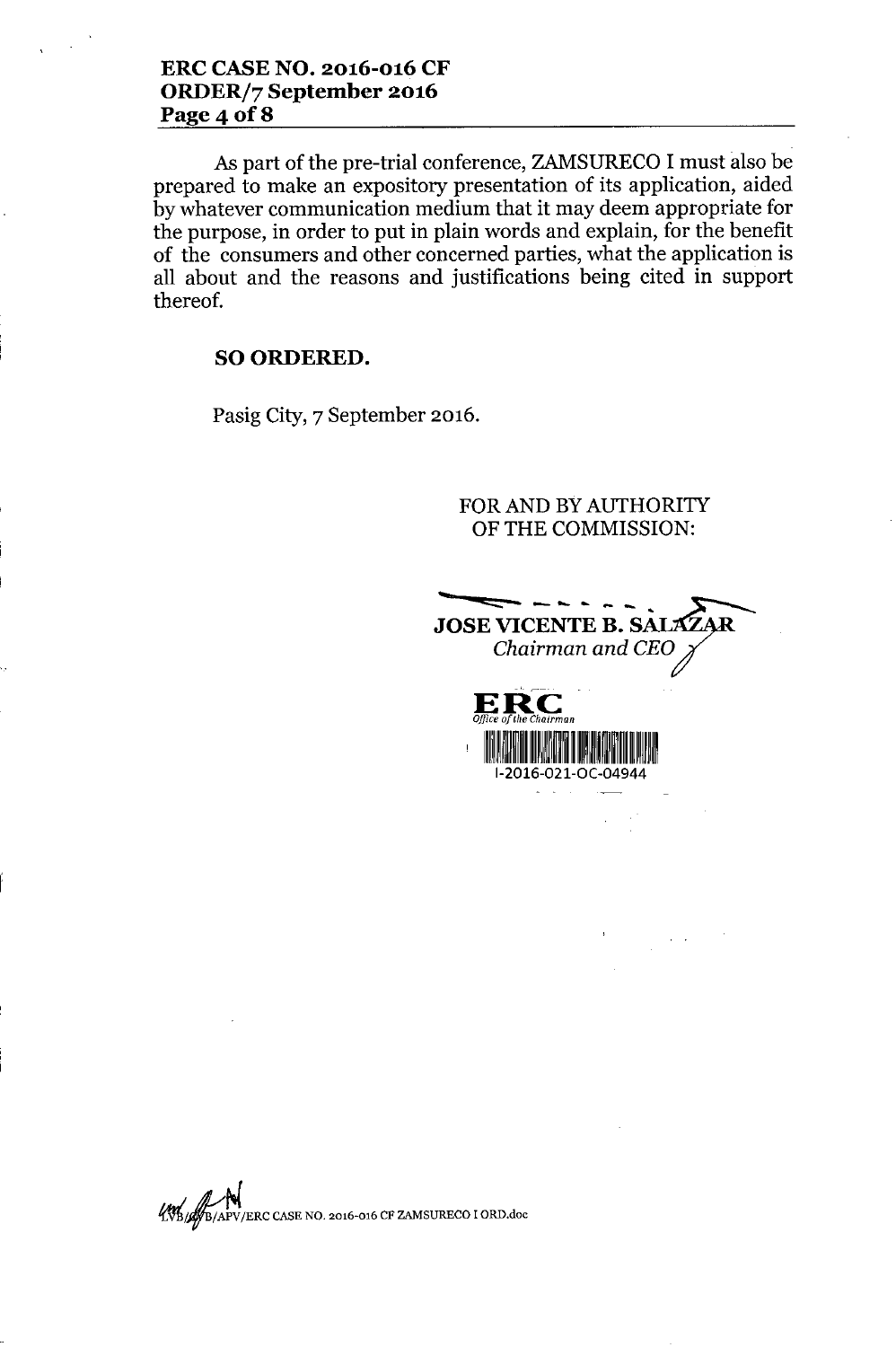#### **Copy Furnished:**

- 1. Atty. Jeremiah D. Francisco **DECHA VEZ & EVANGELISTA LAW OFFICES** Counsel for Applicant ZAMSURECO I Unit 1609-1610 Tycoon Center Pearl Drive, Ortigas Center, Pasig City
- 2. **Zamboanga Del Sur I Electric Cooperative, Inc. (ZAMSURECO** II) Gov. Vicente M. Cerilles St., Pagadian City, Zamboanga Del Sur;
- 3. **Office** of the **Solicitor General** 134 Amorsolo Street, Legaspi Village Makati City, Metro Manila
- 4. **Commission on Audit** Commonwealth Avenue Quezon City, Metro Manila
- 5. **Senate Committee on Energy** GSIS Bldg, Roxas Blvd., Pasay City Metro Manila
- 6. **House Committee on Energy** Batasan Hills, Quezon City, Metro Manila
- 7. **Office of the City Mayor** Pagadian, Zamboanga Del Sur
- 8. **Office** of the **Local Government Legislative Body** Pagadian, Zamboanga Del Sur
- 9. **Office** of the **Municipal Mayor** Aurora, Zamboanga Del Sur
- 10. **Office** of the **Local Government Legislative Body** Aurora, Zamboanga Del Sur
- 11. **Office** of the **Municipal Mayor** Dimataling, Zamboanga Del Sur
- 12. **Office** of the **Local Government Legislative Body** Dimataling, Zamboanga Del Sur
- 13. **Office** of the **Municipal Mayor** Dinas, Zamboanga Del Sur
- 14. **Office ofthe Local Government Legislative Body** Dinas, Zamboanga Del Sur
- 15. **Office of the Municipal Mayor** Dumalinao, Zamboanga Del Sur,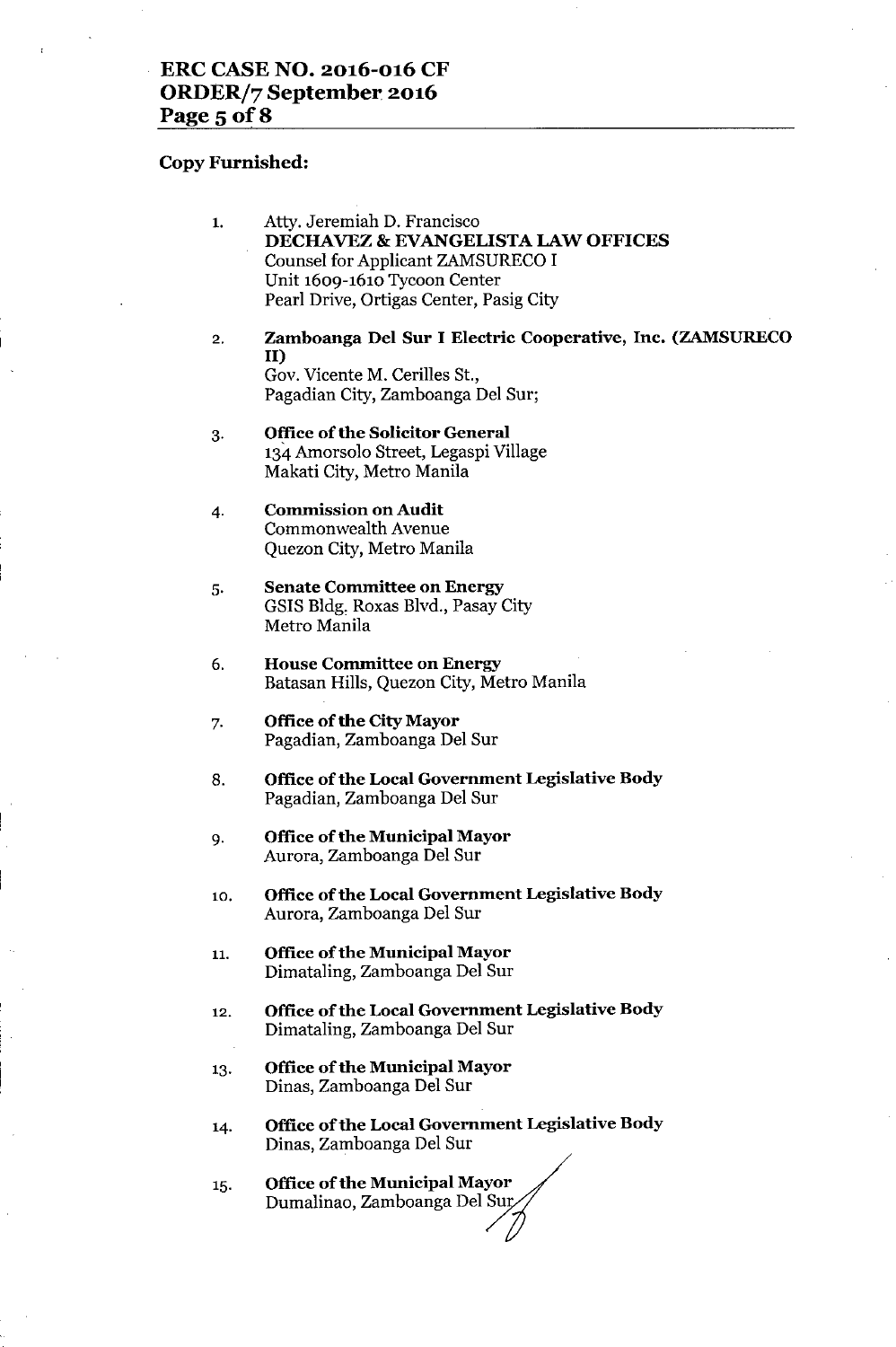# **ERC CASE NO. 2016-016 CF ORDER/7 September 2016 Page 6 of8**

- 16. **Office** of the **Local Government Legislative Body** Dumalinao, Zamboanga Del Sur
- 17. **Office** of the **Municipal Mayor** Dumingag, Zamboanga Del Sur
- 18. **Office** of the **Local Government Legislative Body** Dumingag, Zamboanga Del Sur
- **Office** of the **Municipal Mayor** 19. Guipos, Zamboanga Del Sur
- 20. **Office** of the **Local Government Legislative Body** Guipos, Zamboanga Del Sur
- 21. **Office** of the **Municipal Mayor** Labangan, Zamboanga Del Sur
- 22. **Office** of the **Local Government Legislative Body** Labangan, Zamboanga Del Sur
- 23. **Office** of the **Municipal Mayor** Lapuyan, Zamboanga Del Sur
- 24. **Office** of the **Local Government Legislative Body** Lapuyan, Zamboanga Del Sur
- 25. **Office** of the **Municipal Mayor** Mahayag, Zamboanga Del Sur
- 26. **Office** of the **Local Government Legislative Body** Mahayag, Zamboanga Del Sur
- 27. **Office** of the **Municipal Mayor** Margosatubig, Zamboanga Del Sur
- 28. **Office** of the **Local Government Legislative Body** Margosatubig, Zamboanga Del Sur
- **Office** of the **Municipal Mayor** 29. Midsalip, Zamboanga Del Sur
- 30. **Office** of the **Local Government Legislative Body** Midsalip, Zamboanga Del Sur
- 31. **Office** of the **Municipal Mayor** Molave, Zamboanga Del Sur
- 32. **Office** of the **Local Government Legislative Body** Molave, Zamboanga Del Sur
- 33. **Office** of the **Municipal Mayor** R. Magsaysay, Zamboanga Del Sur
- 34. Office of the Local Government Legislative Body R. Magsaysay, Zamboanga Del Sur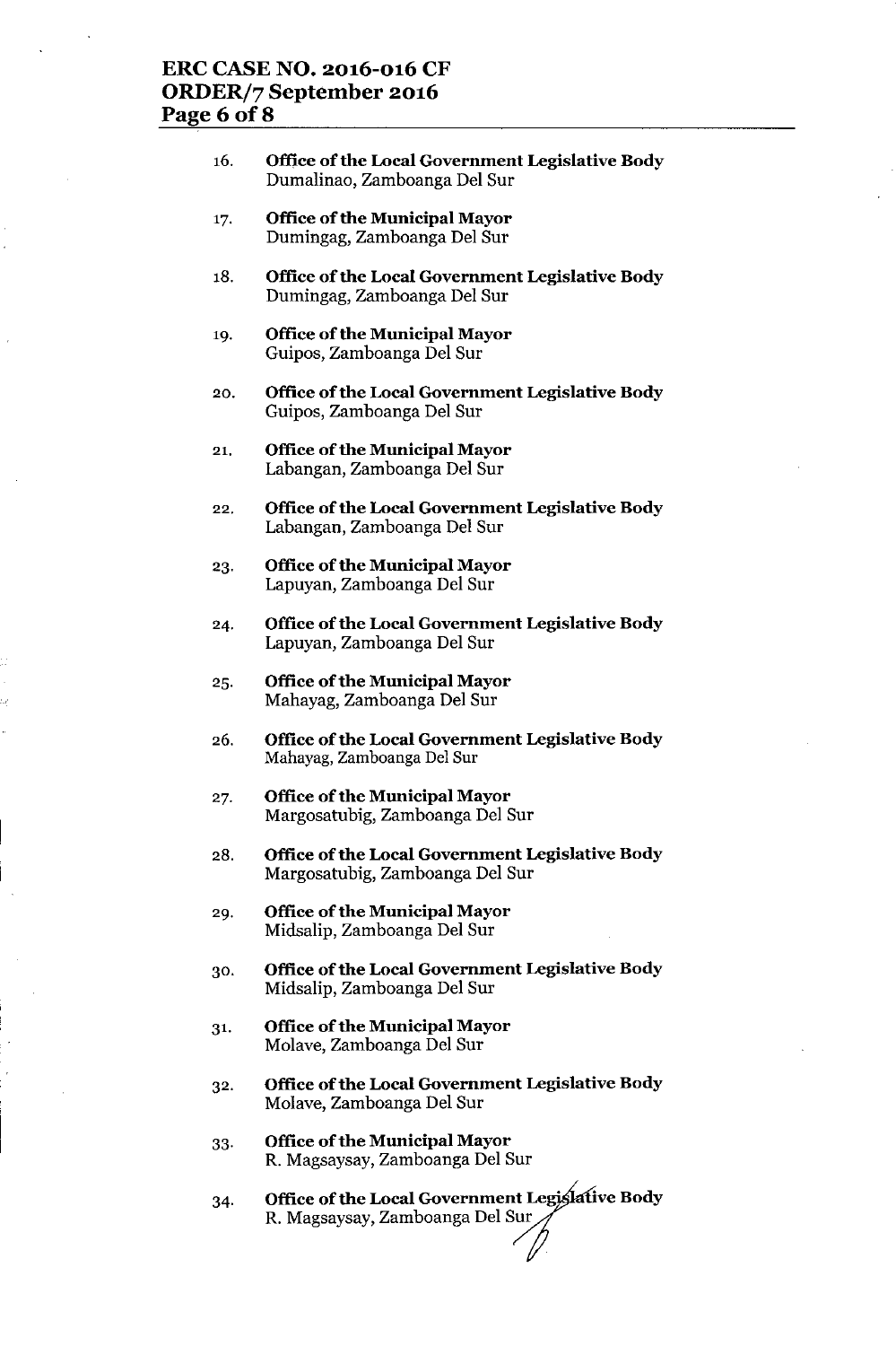# **ERC CASE NO. 2016-016 CF ORDER/7 September 2016 Page7of8**

#### 35. **Office ofthe Municipal Mayor** San Miguel, Zamboanga Del Sur

- **Office** of the **Local Government Legislative Body** 36. San Miguel, Zamboanga Del Sur
- 37. **Office** of the **Municipal Mayor** San Pablo, Zamboanga Del Sur
- 38. **Office** of the **Local Government Legislative Body** San Pablo, Zamboanga Del Sur
- 39. **Office** of the **Municipal Mayor** Tabina, Zamboanga Del Sur
- 40. **Office** of the **Local Government Legislative Body** Tabina, Zamboanga Del Sur
- 41. **Office** of the **Municipal Mayor** Tambulig, Zamboanga Del Sur
- 42. **Office** of the **Local Government Legislative Body** Tambulig, Zamboanga Del Sur
- 43. **Office** of the **Municipal Mayor** Tigbao, Zamboanga Del Sur
- 44. **Office** of the **Local Government Legislative Body** Tigbao, Zamboanga Del Sur
- 45. **Office** of the **Municipal Mayor** Tukuran, Zamboanga Del Sur
- 46. **Office** of the **Local Government Legislative Body** Tukuran, Zamboanga Del Sur
- 47. **Office** of the **Municipal Mayor** Sominot (formerly Don Mariano Marcos), Zamboanga Del Sur
- 48. **Office** of the **Local Government Legislative Body** Sominot (formerly Don Mariano Marcos), Zamboanga Del Sur
- 49. **Office** of the **Municipal Mayor** Pitogo, Zamboanga Del Sur
- 50. **Office** of the **Local Government Legislative Body** Pitogo, Zamboanga Del Sur
- 51. **Office** of the **Municipal Mayor** Josefina, Zamboanga Del Sur
- 52. **Office of the Local Government Legis lative Body**<br>Josefina, Zamboanga Del Sur